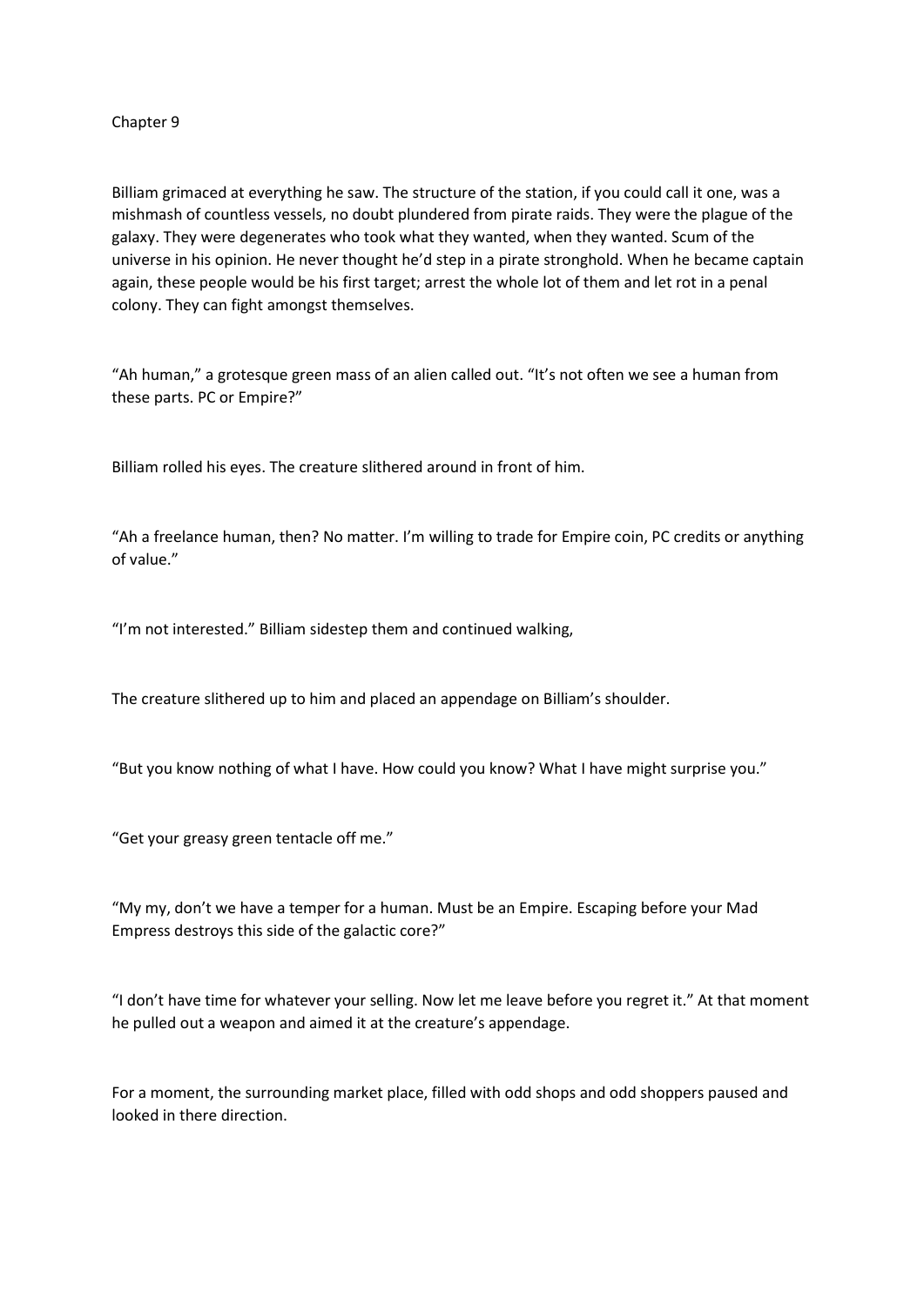The creature laughed, followed by the surrounding crowd.

"You must be new here friend, otherwise you'd know how stupid you look right now."

That was not the reaction he expected. At that moment everyone in the marketplace pulled out a weapon of some sort and aimed at Billiam's direction.

"So, if you were smart, I'd put down that weapon, Peacey!" The creature was looking at Billiam's weapon, a standard PCF lasergun.

Billiam slowly put his weapon down, while trying to keep an eye on everyone who had their eye and weapon on him. The crowd lowered theirs and went back to their business.

"So, you're not in the market for something. It means that you're looking for someone. Let me guess, another human?"

Billiam raised an eyebrow.

"You humans are all the same. You only think about yourselves."

Billiam rolled his eyes and turned to his original path.

"Hey, that doesn't mean I can't help you human. I assume you're looking for the ones who came on board earlier?"

This piqued his interest.

"Tell me everything you know."

He could see the Commander sitting at a table around what appeared to be a barbeque food stall. The smell of whatever was both inviting yet also a little repugnant. Whatever they were cooking it

…….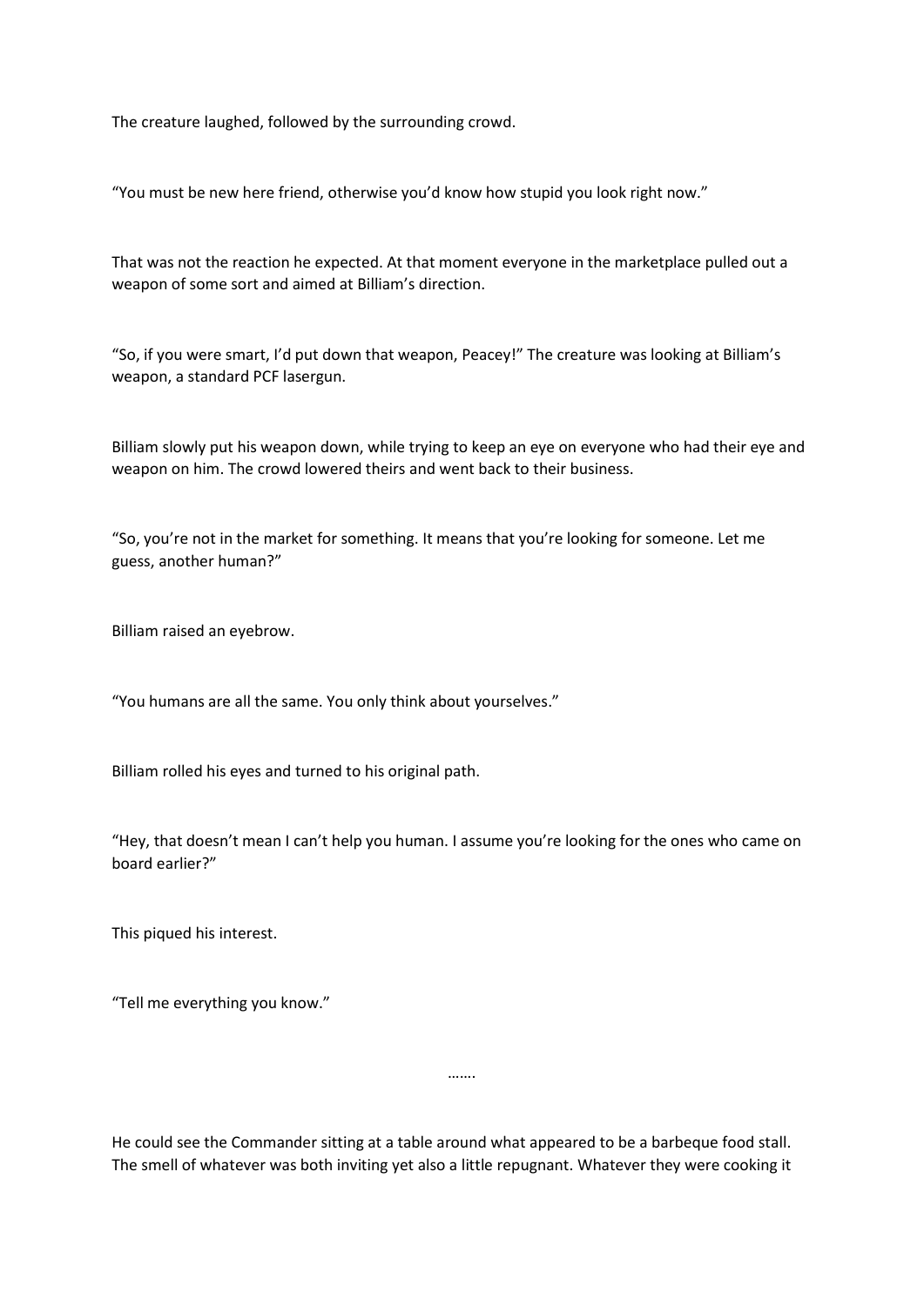wasn't fresh. She was alone having a drink, not someone in a hurry to get back to their responsibilities. Perhaps the Commander wasn't the star child of the planetary collective after all, especially if she feels comfortable in these surrounds.

"Commander Lilianna Belle!" he thought. "What a hypocrite."

She represented everything that he hated about the new PCF. She was a stickler for the rules, always had a stick up her ass about something. She was all business, no action, just talk. She was the kind of person that would judge him to be too rash, too gung-ho; a loose cannon. She never understood that the Universe doesn't play fair, and that sometimes, you need to bend your own rules for the greater good.

Commander Lillianna Belle represented the beginning of the end of Billiam's universe. Just about ten years now, he calculated. She was a yeoman at the time, when they still had yeoman on board starships. He had never met anyone more suitable for the job than her. She was organised, punctual on top of all the mindless paperwork, for a lack of a more modern term. Her personality fit the job description to a tee. Everything was running well, until that stupid boy showed up.

The Ultimatum had just picked up the survivor of a ship crash, who had been on the remote planet by himself since he was ten. Now then sixteen, the crew was the first people he had seen since then, the first time he had seen a woman since going through puberty. He had never been taught what to do and not do. So he made a few errors in judgement and Yeoman Belle was so attractive to a young teenage boy. When the young yeoman complained, he had a chat to him; man to man, about women.

Unfortunately, during the boy's time on the planet he was given special abilities that made him a very powerful being, with puberty. He had decided to not listen to the Captain's wisdom and force the issue with Yeoman Belle, who outright refused to humour him, even when the ship was in danger. If it weren't for the boy's alien guardians, the ship would have been destroyed, because Belle was stubborn and prideful. But, he let it go. The problem was solved and everybody was safe and sound.

However, it didn't end there. Two days later, he received a grievance from Headquarters explaining that he had thoroughly disrespected a member of his crew and didn't do anything to prevent the situation from escalating. She was the one who put the ship in danger, but apparently he was the problem. She had the gall to blame him because a teenage boy, who didn't know any better, found her attractive and didn't know how to handle it. And what made it worse was that she transferred before he could confront her about it.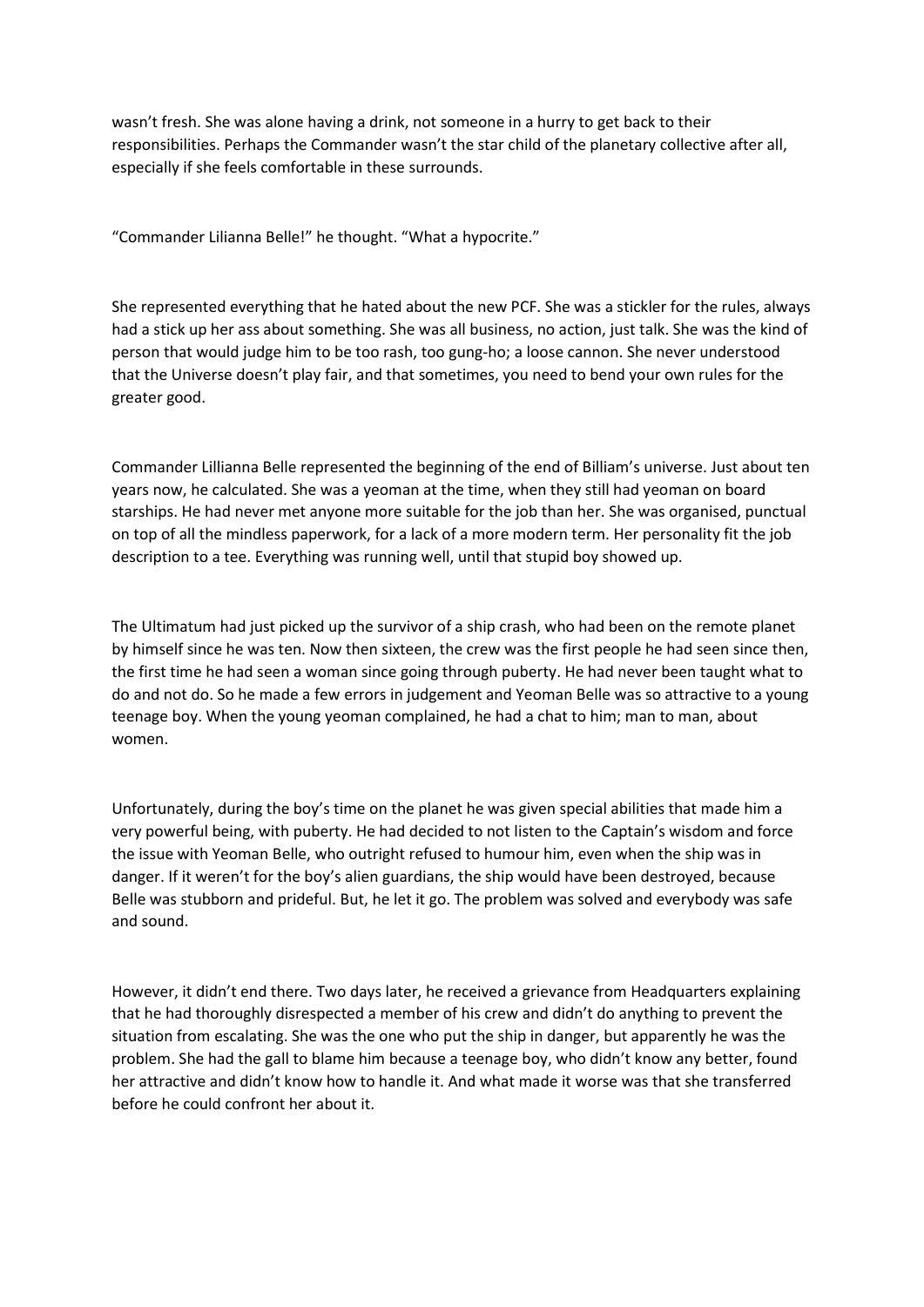But now, she was comfortable sitting in the den of the pirates. She was now even conversing with a pair. Miss Proper cavorting with scum of the universe. He was here because he had to be here, she was…

"Oh, shit.'

The pair of aliens, both muscular grey monoliths of beings, had grabbed hold of her and the Commander was not in a happy mood, Billiam knew he had misread the situation. But what was he to do now? He couldn't spring a weapon. He had already learned that lesson. There was no chance in this space-time continuum that he could take on one of those giants and besides he was not here for her anyway. He was here for the thing that brought her here, wherever it was. He was hoping she would lead him to it.

So he stood there watching the events unfold. She tried to tussle with the pair, kicking and screaming hoping to get some attention. Billiam was shocked that no one else was paying attention to the event, especially when his weapon got so much attention. He guessed that this sort of thing happened a lot of a pirate station, that the locals didn't even bother to watch, let alone do something about it.

One of the beasts managed to get his rocky hands around her mouth. She bit him. The beasts howled in pain and let her go. Whatever Billiam had thought about the Commander, she did seem scrappy in a fight. However, before she could get anywhere, the other had grabbed hold her, making sure he didn't get any appendage near her mouth. This guy told the first something, but Billiam was too far away to hear what it was saying. The other seemed to get the message though and got a medical injector and injected something that made her body go limp. Still no reaction from anybody in the throng of people going by their daily grind.

And it was over. They started to carry her away.

He considered his options. Should he follow them and see if his target tried to find her? Or should he stay here in case it was coming back to meet her? Though the assumption here was that it was still around, perhaps it had abandoned the Commander here instead. His sponsors didn't exactly give him a lot to go on. They had pointed to here and said to find the Commander, to find it. Chaos incarnate they had called the being. He was also unclear why they wanted him to…

"It is here!" he heard in his mind.

That was the other part he didn't like about his sponsors. They were inside his head and always called unexpectedly and loudly. This was both creepy and annoying.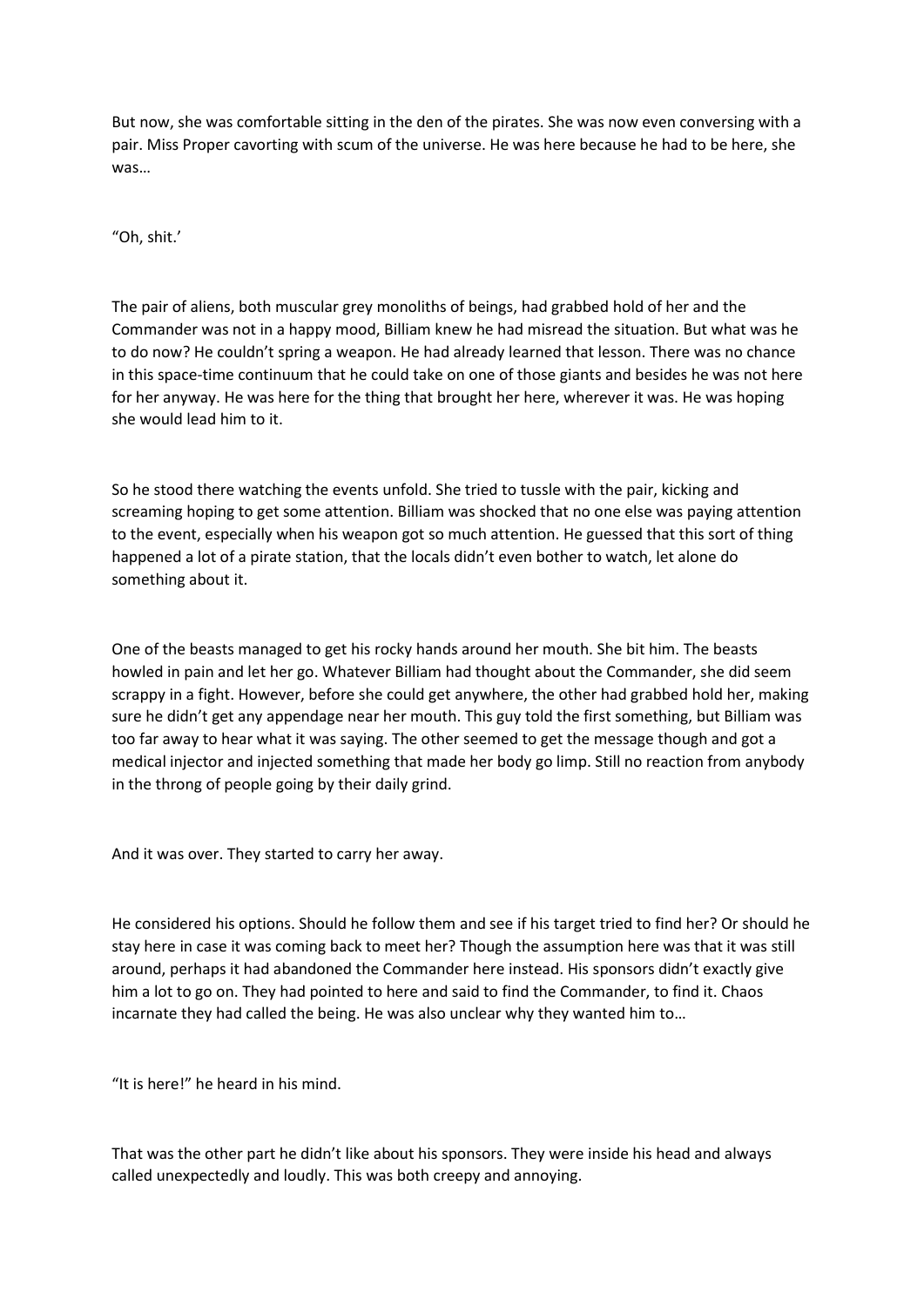Back at the table where the Commander had been only two minutes ago stood a very confused man. He was about early thirties by Billiam's guess, tall but bit on the lanky side. Not someone who knew how to fight for sure. Definitely, human.

"That's the man who ripped space apart with his bare hands?" he thought. "He looks like he couldn't win a fight with one of those tiny-ass Shrinktons, or whatever they actually call themselves.

"What you see is not the whole."

"And what exactly do you want me to do now?"

"Follow and friend! Win his favour!"

"You sound like one of those old social network things from history class."

There was no response. His head felt less cloudy, so it probably meant that they had left for now. He wondered though if whoever was speaking to him was here at the station themselves. Surely, they could telepathically transmit over such a large distance. The science behind telepathy was still relatively new, so it may be possible. Up until recently, most species didn't think it was even possible.

Time for the direct approach then.

"Hey, mate?" he called out towards the man. "Are you looking for your friend? The Commander?"

"Yes, what happened?" he said urgently. Billiam explained what he witnessed.

"Oh, shit," the man exclaimed. "I knew I shouldn't have left her alone. I was organising safe passage for her to return to the PC. I assume that's why you're here."

"Pardon?"

"Well, your former Captain Billiam Dirk, aren't you? Now working as a security agent on Isothorpe?"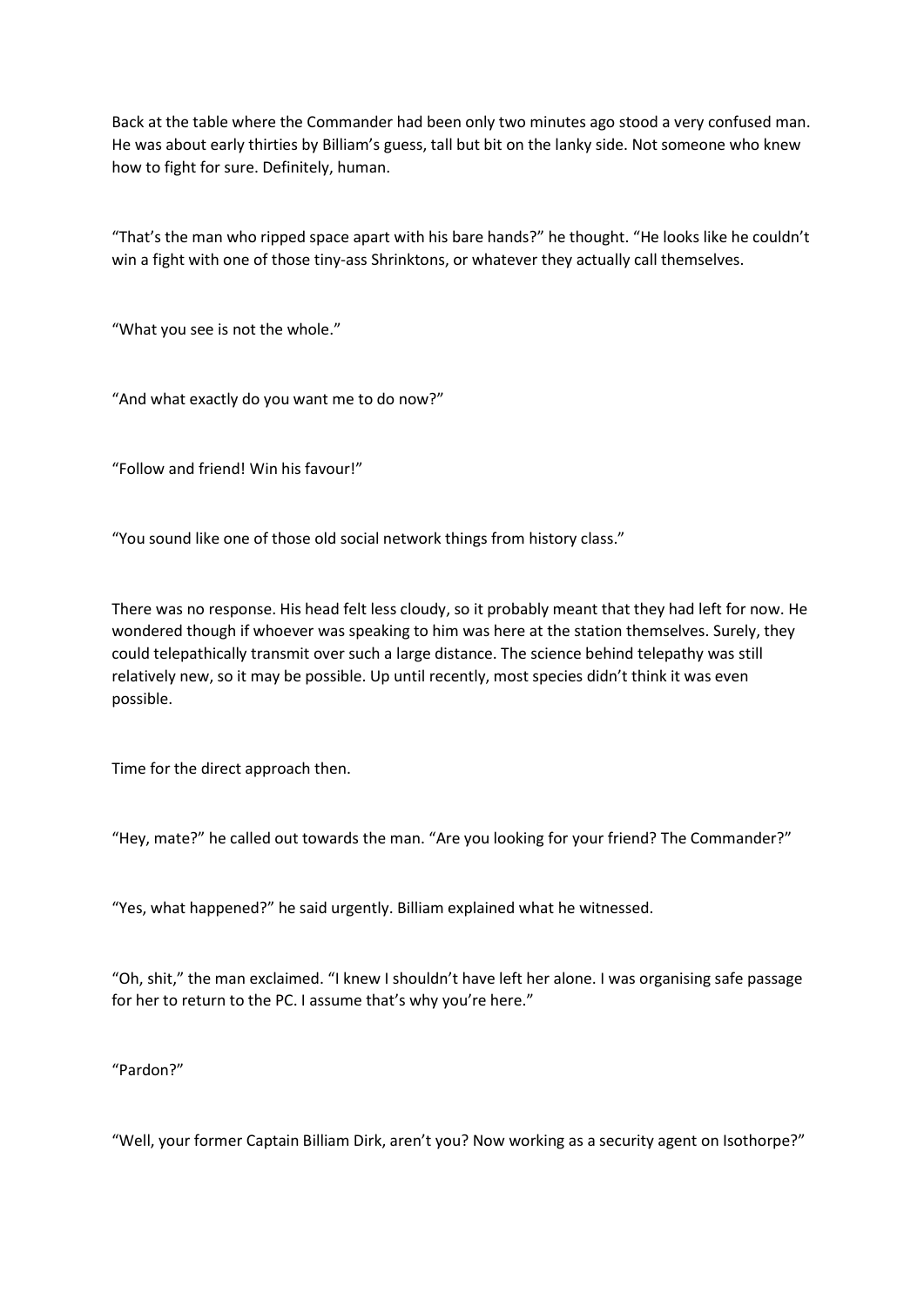Billiam felt a little pleased that the mysterious man knew who he was. He nodded.

"I assume the ITU sent you here to rescue the Commander from my clutches, right?"

"Something like that,"

"It's good that they sent you along, instead of a team. A team would attract too much attention, you could blend in with the masses easily.

So much for being famous.

"Look, I have no ill intentions towards the Commander, and I'd be happy to have you take her back to her ship. Unfortunately, I think those who took her do. Humans, PC or otherwise are not seen favourably in these parts."

"Yeah, I'm starting to see that. Well what are we standing around here for mate, we need to come up with a plan."

"You're right. We need to find out where they were going. I have a feeling these people aren't going to talk to us."

"What do you suggest then?"

"I have an idea. It's kind of weird, but you have to trust me on it."

"Ok, what's the idea?"

"First I need to see what you saw, while it's still fresh." The man gripped his hands over Billiam's head. "Now, what did the two thugs look like?"

In Billiam's mind the image of the two grey colossal came up, however, it was soon interrupted by an enormous wave of pain shooting through his head.